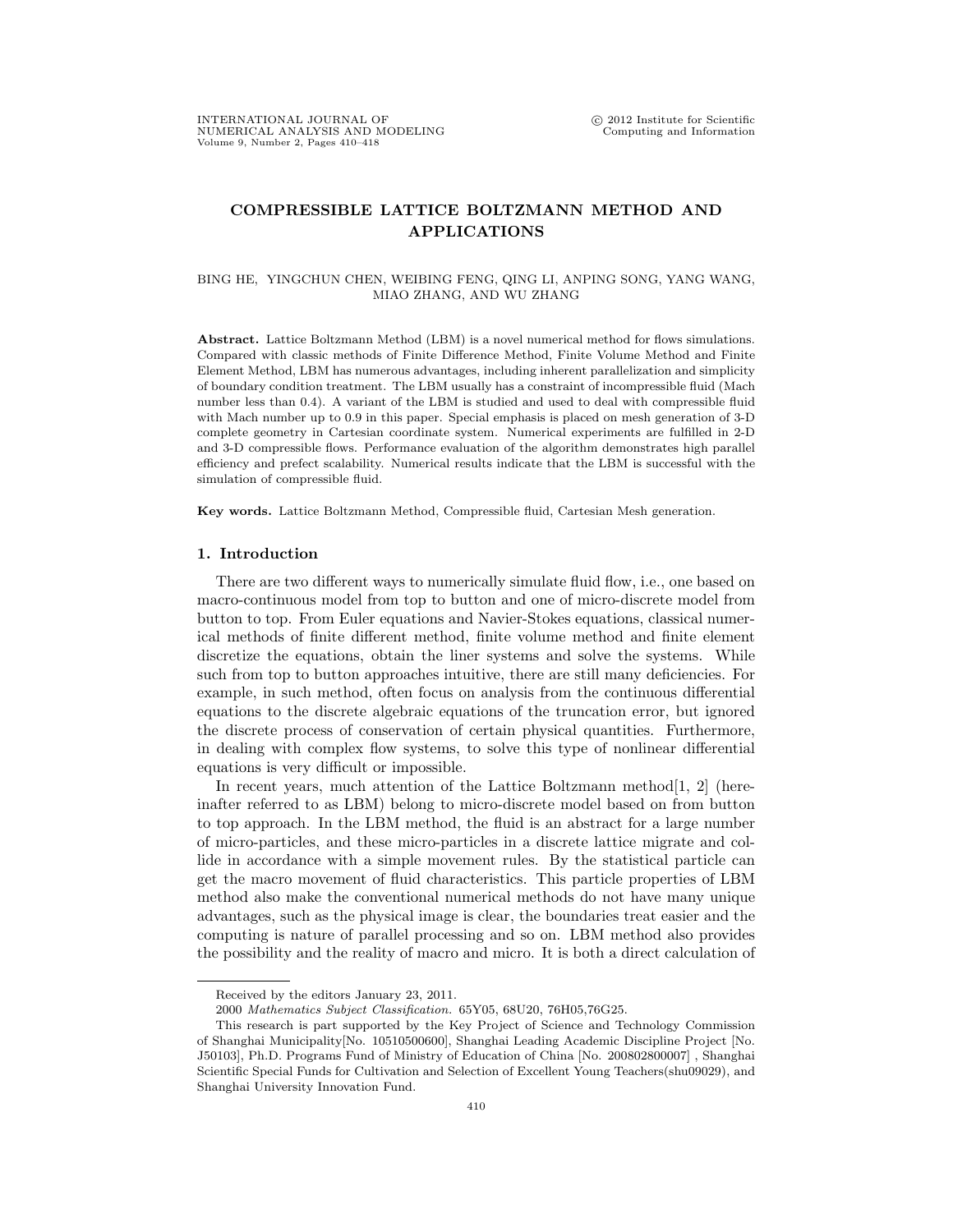the viscous fluid, and also approximate Navier-Stokes equations under certain conditions. At the same time, LBM modeling is achieved with a simple mathematical modeling of complex systems, it also breaks the traditional concept of modeling for other complex systems and provides a new way. The evolution process of LBM method (in particular, LBGK model) is very simple and clear, its program more concise. Lattice Boltzmann method involved in the calculations are localized, with the natural parallelism, very suitable for large-scale parallel computer. Because of these advantages, LBM method is considered a promising method of calculation and raised a strong interest.

Currently, LBM has been in the multi-phase flow, porous media flow, particulate flow, reacting flow, magnetic fluid mechanics and bio-mechanics have achieved great success, their efficiency, accuracy and robustness have been widely confirmed. The traditional LBM methods can only handle low-speed incompressible fluid flow, can not be used for high-speed moving objects such as aircraft simulation, thereby limiting the application of the method. To calculate the high-speed compressible fluid flow, researchers have begun a new model of research, such as Alexander et al [7] approaches such as the use of controlled speed of sound; Yu and Zhao [4] introduce magnetism to reduce the speed of sound, thus alleviating the constraints of small Mach number impact, but these methods do not restore the energy equation, and apply to a limited extent. Palmer and Rector et al [9, 10] made the thermal LBM model, but still do not reflect the high Mach number phenomenon; Qu et al [7] proposed to use a circle function instead of using the Maxwell distribution function; Li et al [8] proposed a pairs of distribution function method; Sun et al [9] made the locally adaptive LB model, the speed of his model can get a very wide speed unlimited size; Yan Guang-wu [10] proposed multi-level multi-speed compressible model. These methods are the methods of changing the model of LBM proceed to find a distribution function and lattice model of a suitable compressible problem, in order to solve compressible fluid flow problems. These models themselves are some shortcomings, such as some models require large amount of computing, and some itself is complex, and some lack of rigorous theoretical derivation, and some extended to three-dimensional problem more difficult, reducing the usefulness.

Recently, Shan Xiao-wen et al [11] introduced Hermite functions and derived distribution function, and made theoretically the LBM method for solving compressible fluid flow problems, this method has a more rigorous mathematical derivation. This paper will use this method to study high speed compressible fluid problems.

### 2. The Lattice Boltzmann Method

Qian [2, 3, 4] and Chen [5, 6] et al used independently Bhatnagar-Gross-Krook (BGK) collision relaxation model, and proposed lattice BGK (Lattice BGK, LBGK) model, the complex collision operation transformed into a simple relaxation process:

(1) 
$$
f_i(\mathbf{x} + \mathbf{e_i}, t+1) = (1 - \omega) f_i(\mathbf{x}, t) + \omega f_i^{eq}(\mathbf{x}, t),
$$

where  $f_i(\mathbf{x}, t)$  is defined in the discrete velocity set  $\mathbf{e}_i$ , is particle density distribution function at time t in the space grid points **x**,  $f_i^{eq}(\mathbf{x}, t)$  is the amount by the system's current macro-constructed local dynamic equilibrium distribution function, relaxation factor  $\omega$  depends on the physical properties (such as fluid viscosity, thermal conductivity coefficient, mass diffusion coefficient). In LBGK model, The macrosystem state is constructed by the micro-particle group, on the other hand, the micro-particle group movement is controlled by the local macro-state of dynamics system. This reflects the individual partial discipline and adaptability. The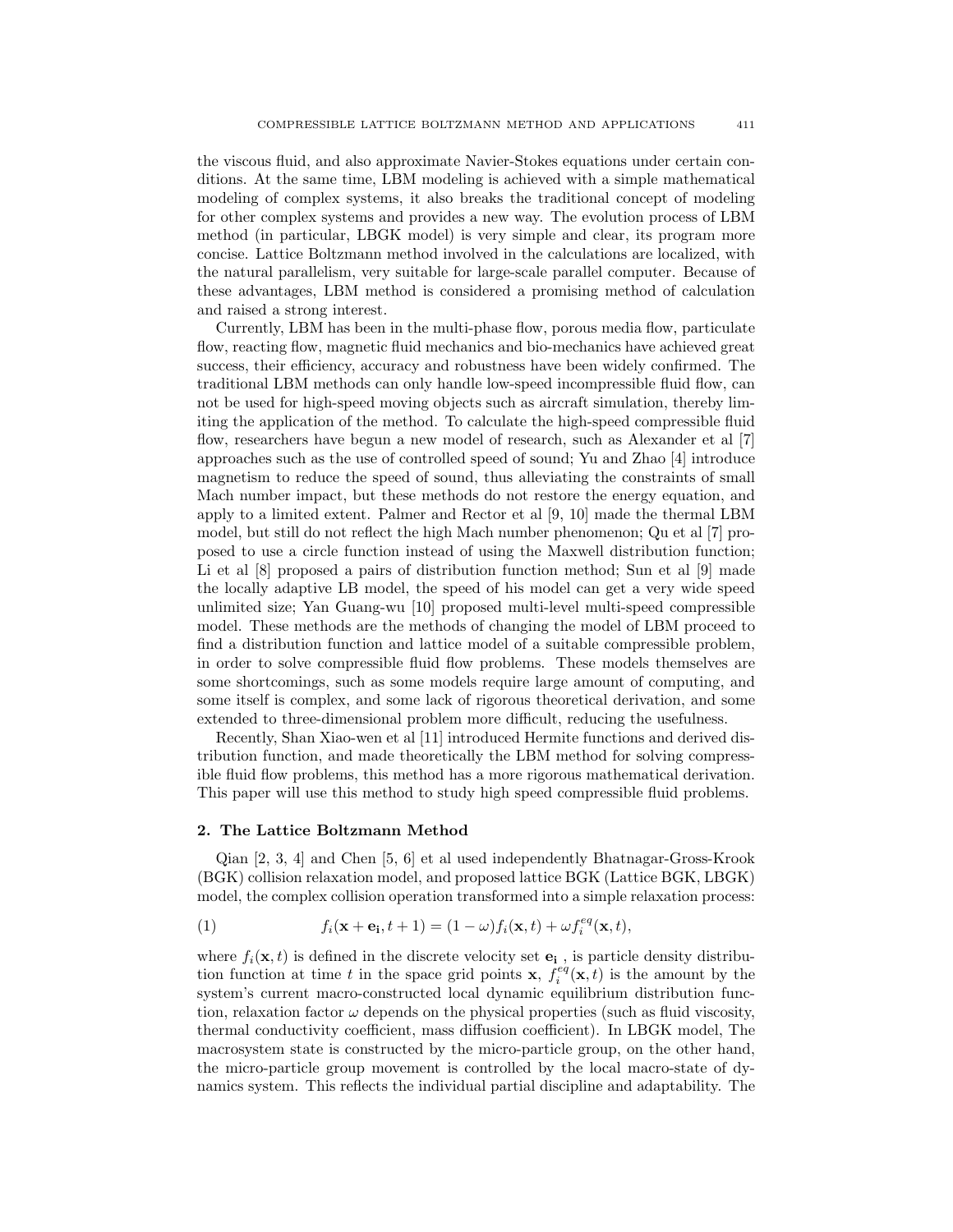local dynamic equilibrium distribution function  $f_i^{eq}(\mathbf{x}, t)$  is like a "Wizard" lead dynamically the system towards the state in line with objective laws. This relaxation technique makes the computational efficiency is very high.

Currently, LBM is no longer a pure fluid computing method, it is the design and modeling of complex systems provides a new way and means. The simplest and most commonly used LB model is the LBGK model using relaxation BGK collision model. The evolution equation of the LBGK model is:

(2) 
$$
f_i(\mathbf{x} + \mathbf{c_i} \bigtriangleup t, t + \bigtriangleup t) - f_i(\mathbf{x}, t) = \Omega_i(f) = \omega(f_i^{(0)}(\mathbf{x}, t) - f_i(\mathbf{x}, t),
$$

where  $f_i(\mathbf{x}, t)$  is particle density distribution function at time t in the space grid points **x** along the direction  $\mathbf{e}_i$ ,  $f_i^0(\mathbf{x}, t)$  is the corresponding local dynamic distribution function,  $\mathbf{c} = \Delta \mathbf{x}/\Delta t$  is particle speed, the relaxation factor  $\omega = 1/\tau$ ,  $\tau$ said the relaxation time that particle distribution function reach the equilibrium state. The macro-density and macro-velocity of fluid determined by the following formula:

(3) 
$$
\begin{cases} \n\rho = \sum_{i=0}^{n} f_i = \sum_{i=0}^{n} f_i^{eq}, \\ \n\rho \mathbf{u} = \sum_{i=0}^{n} f_i \mathbf{c}_i = \sum_{i=0}^{n} f_i^{eq} \mathbf{c}_i, \n\end{cases}
$$

The pressure is calculated by  $p = C_s^2 \rho$  The evolution of LBGK model is a relaxation process, through the micro-particle density distribution function  $f_i$  and the equilibrium state  $f_i^{eq}$  to speed up relaxedly,<br>allowing the system to quickly evolve to meet the objective laws of the state. LBGK model is a class of high-efficient computing models, since it has been proposed, due to the high computational efficiency, the strong parallel, and the easy implement of program, as well as the advantages of the boundary handling simple, it is made the most significant LBM and used most widely model, was applied to many complex flow simulation. In LBGK model, The most common is Qian[2] made DdQq series model,see fig.1 where d is the space dimension, q represents the number of discrete speeds. The local dynamic equilibrium distribution functions of such models usually take the following format:

(4) 
$$
f_i^{eq} = \omega_i \rho \{1 + \frac{3(\mathbf{e}_i \cdot \mathbf{u})}{c^2} + \frac{9(\mathbf{e}_i \cdot \mathbf{u})^2}{2c^4} - \frac{3\mathbf{u} \cdot \mathbf{u}}{2c^2}\}.
$$

#### 3. Compressible Lattice Boltzmann Method

This study simulates the compressible flow using the new LBM model[11].The equilibrium density distribution is expressed as:<br> $\frac{e^{e\theta}}{h}$ 

(5) 
$$
f_i^{eq} = \omega_i \rho \{1 + \mathbf{e}_i \cdot \mathbf{u} + \frac{1}{2} ((\mathbf{e}_i \cdot \mathbf{u})^2 - \mathbf{u} \cdot \mathbf{u} + (\theta - 1) (\mathbf{e}_i \cdot \mathbf{e}_i - D));
$$

$$
+ \frac{\mathbf{e}_i \cdot \mathbf{u}}{6} [(\mathbf{e}_i \cdot \mathbf{u})^2 - 3(\mathbf{u} \cdot \mathbf{u}) + 3(\theta - 1) (\mathbf{e}_i \cdot \mathbf{e}_i - D - 2)]\},
$$

where  $\theta$  is dimensionless temperature, D is spatial dimension. The macroscopic density, temperature and velocity are calculated from:

(6) 
$$
\rho = \sum_{i=0}^{n} f_i;
$$

(7) 
$$
\rho \mathbf{u} = \sum_{i=0}^{n} f_i \mathbf{e}_i;
$$

(8) 
$$
\rho(D\theta + \mathbf{u} \cdot \mathbf{u}) = \sum_{i=0}^{n} f_i \mathbf{e}_i \cdot \mathbf{e}_i.
$$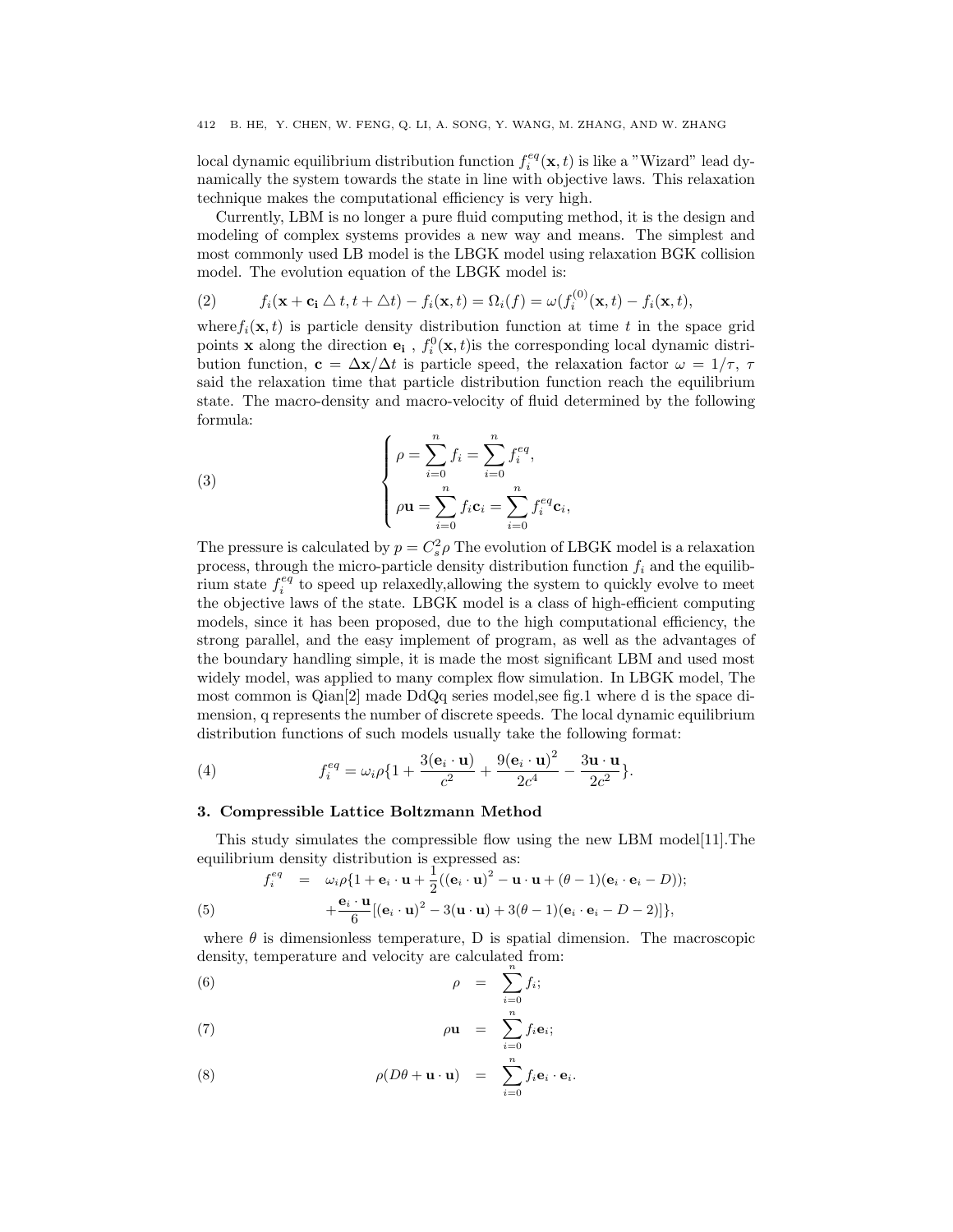

Figure 1. Qian's D3Q19 model

#### 4. The Complex Boundary Conditions Handling

In the compressible lattice Boltzmann method, the boundary conditions handling approach plays an important effect on the accuracy and stability of the Boltzmann model. Macroscopic hydrodynamic equations, such as the Navier-Stokes equations, by the fluid velocity, pressure and so on the actual situation, is more convenient and directly given boundary conditions. But the compressible lattice Boltzmann method, through the dynamic equations of a particle distribution function of microstate to describe fluid movement, the distribution function is not known on the boundary, and therefore need to construct a definite pattern, from the microscopic point of view the distribution function is given boundary conditions, so a lot of the boundary conditions handling approach are designed to appease the macro-flow boundary conditions. In the computing fluid problem, the no-slip boundary condition is a very important type of boundary condition. In the lattice Boltzmann method, the bounce back reflection is most common as the no-slip boundary condition. This method is relatively simple and handle easily, but this format is only a first-order accuracy, while the formula (2) is the second-order accuracy at the internal nodes, thereby reducing the overall accuracy of lattice Boltzmann method, and can only be used for no-slip boundary and not for movement boundary and Neumann boundary conditions and other complex boundary conditions.

In this paper, we use a non-equilibrium extrapolation method to handle boundary conditions. The non-equilibrium extrapolation boundary handling method draw the basic idea of extrapolation method in the design of numerical algorithm, it divide the distribution function  $f_i$  at the boundary nodes  $x_b$  into equilibrium and non-equilibrium two parts as follow:

(9) 
$$
f_i(\mathbf{x}_b, t) = f_i^{(0)}(\mathbf{x}_b, t) + f_i^{(1)}(\mathbf{x}_b, t),
$$

the non-equilibrium part  $f_i^{(1)}(\mathbf{x}_b, t)$  is the error of the equilibrium part  $f_i^{(0)}(\mathbf{x}_b, t)$ , satisfy  $|f_i^{(1)}(\mathbf{x}_b,t)| \ll |f_i^{(0)}(\mathbf{x}_b,t)|$ . So depending on the boundary conditions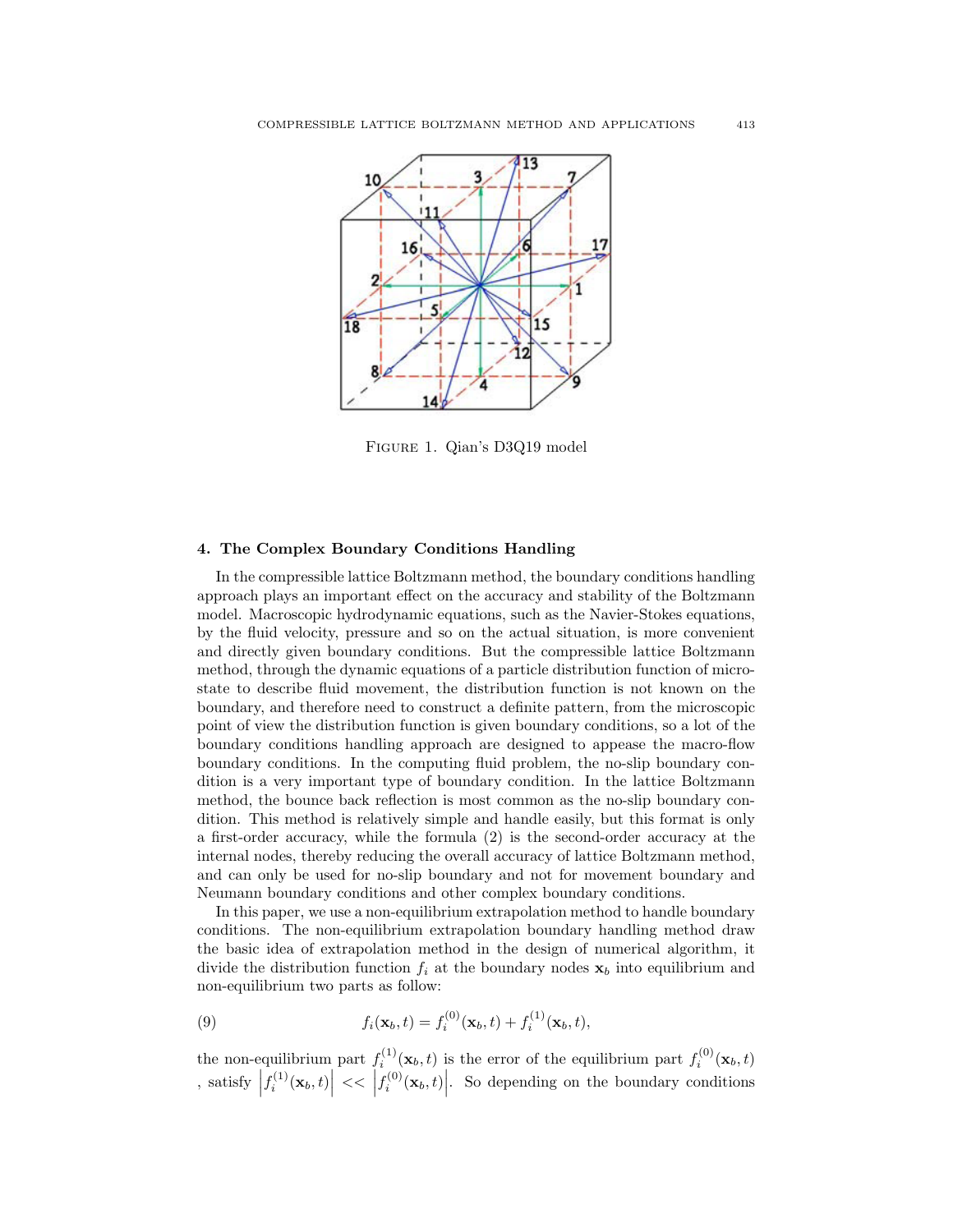define a new equilibrium distribution to approximate equilibrium part, the nonequilibrium part obtained by the non-equilibrium extrapolation (a first-order format), the overall approximation accuracy of the attaining distribution function possess second order accuracy.

In this paper, this method is improved so that it applies more broadly, in particular the transition at the boundary corner points in the following ways will be more smooth, and the error smaller. Specific treatment methods are as follows. For velocity boundary condition,  $u(x_b, t)$  is known, but the pressure  $p(x_b, t)$  is unknown, at this time the distribution function at boundary is determined by the following formula:

(10) 
$$
f_i(x_b, t) = \bar{f}_i^{(0)}(x_b, t) + (f_i(x_f, t) - f_i^{(0)}(x_f, t)),
$$

Where  $x_f$  is the nearest fluid grid point with  $x_b$ ,  $\bar{f}_i^{(0)}(x_b, t)$  is a approximation of  $f_i^{(0)}(x_b, t)$ , it is computed by the following formula:

(11) 
$$
\bar{f}_i^{(0)}(x_b, t) = \begin{cases} \frac{w_0 - 1}{c_s^2} p(x_f, t) + s_0(u(x_b, t)) & i = 0, \\ \frac{w_i}{c_s^2} p(x_f, t) + s_i(u(x_b, t)) & i \neq 0, \end{cases}
$$

## 5. The Advantages of LBM Method

With the traditional finite element and finite volume methods, LBM method has the following advantages:

(1) The natural parallel performance. LBM method only requires each node to independently calculate the collision and moving process, so the parallel performance of LBM method is very good, according to tests was almost linear speedup, see fig.2.



FIGURE 2. The speedup of cavity flow in different computing scales

- (2) Simple boundary conditions handling. Just at the boundary can be a simple reflection.
- (3) Simple mesh generation. In the usual entire aircraft CFD calculation, the mesh generation is generally the total workload of 60-70%, This is because the entire aircraft has very complex geometry, to obtain high-quality three dimensional structural or non-structural mesh, need to do a lot of meticulous work. However, The LBM method needs only the geometric shape of the entire aircraft to make a three dimensional surface mesh, and then can generate three dimensional Cartesian meshes. At the same time, we can see from their generation process, in the traditional method, the total number of body mesh and the number of the surface mesh are related, such as generating 10,000,000 body meshes, its surface meshes only 500,000-600,000(for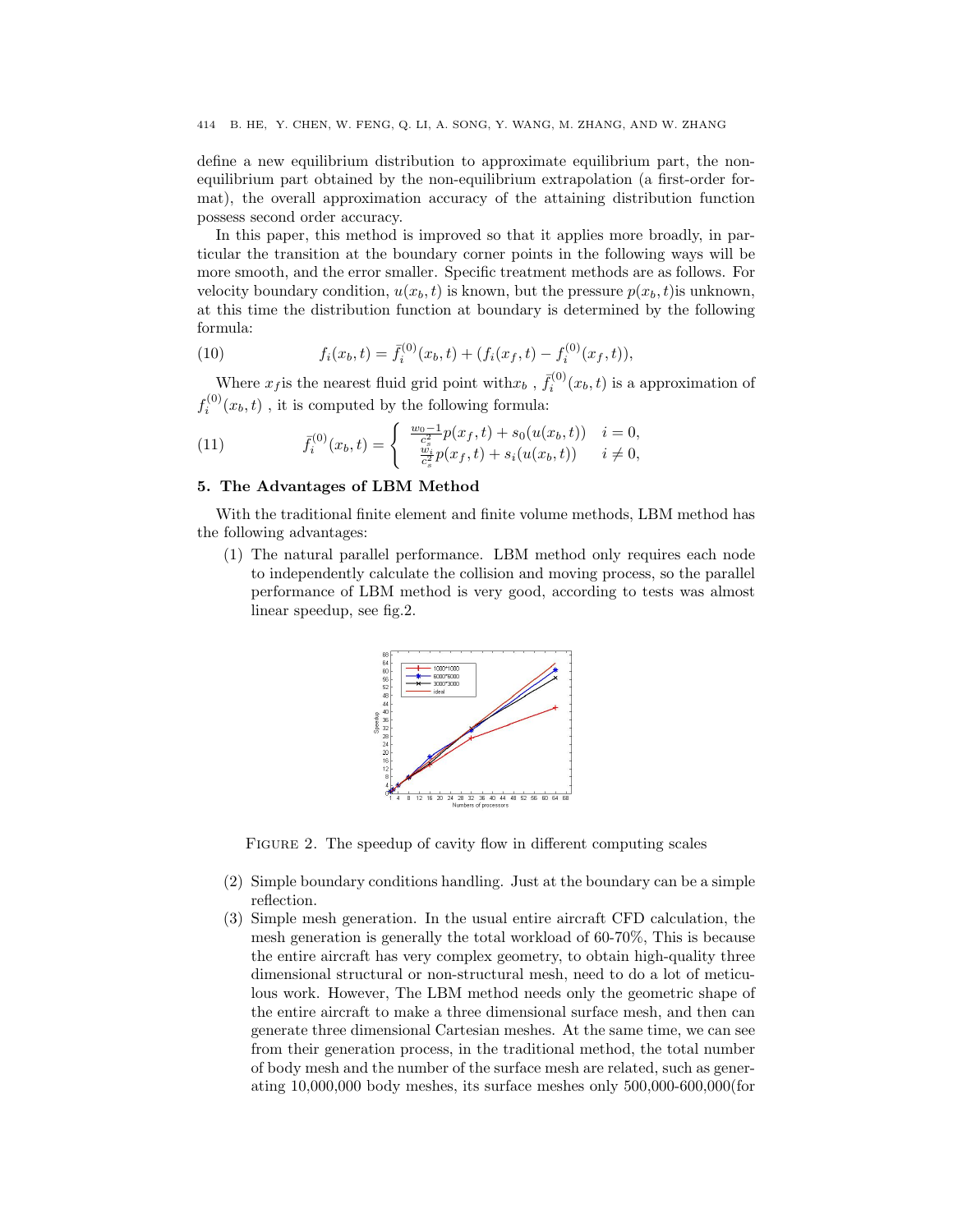example, the boundary layer is generated 10 layer). In the LBM method, the total number of body mesh and the number of the surface mesh are irrespective, in order to characterize the complex geometric structure of the entire aircraft, resulting in 10,000,000 body meshes, see fig.3, we can use 1,000,000 or more surface meshes, which can be more subtle describe the complex geometry of the entire aircraft, in order to obtain accurate results lay the foundation.



Figure 3. Mesh profile diagram of an aircraft model

## 6. Numerical Experiments

6.1. One-Dimensional Shock Tube. Sod shock tube problem is a classic problem, it can be verified that the algorithm is reasonable. Initial conditions: At  $t = 0$ ,

$$
p_l = 10, \rho_l = 8, v_l = 0, x < 250, \\
p_r = 1, \rho_r = 1, v_r = 0, x > 250,
$$

For the ideal gas, gas constant  $\gamma = 1.40$ , in Calculation, taking quality points to 500. Fig.4 shows the calculation results, we can see that these new LBM method can be well simulated shock interruption to verify our algorithm.

6.2. Two-Dimensional NACA0012 Transonic Airfoil. Transonic flow region, including the flow Mach number is greater than 1.0, less than 1.0, equal to 1.0 situation, the flow phenomenon more complicated, more difficult to solve, the next figure shows the calculation results of new LBM methods.

6.2.1. Three-Dimensional Cavity Flows. In this calculation of three-dimensional lid-driven cavity flow problem, the area size is the length width height each for 100 meshes, a total of 1,000,000 meshes. Lid-driven flow Mach number is 0.7, the dimensionless pressure 1.0, the density 1.0, the result as shown below.

6.2.2. High-Speed Train. This Calculation takes into account three trains models (including the locomotive, the middle compartment, and tail each one). The space mesh is Cartesian orthogonal mesh, a total number of space mesh is about 40 million. Speed is 250 km/h.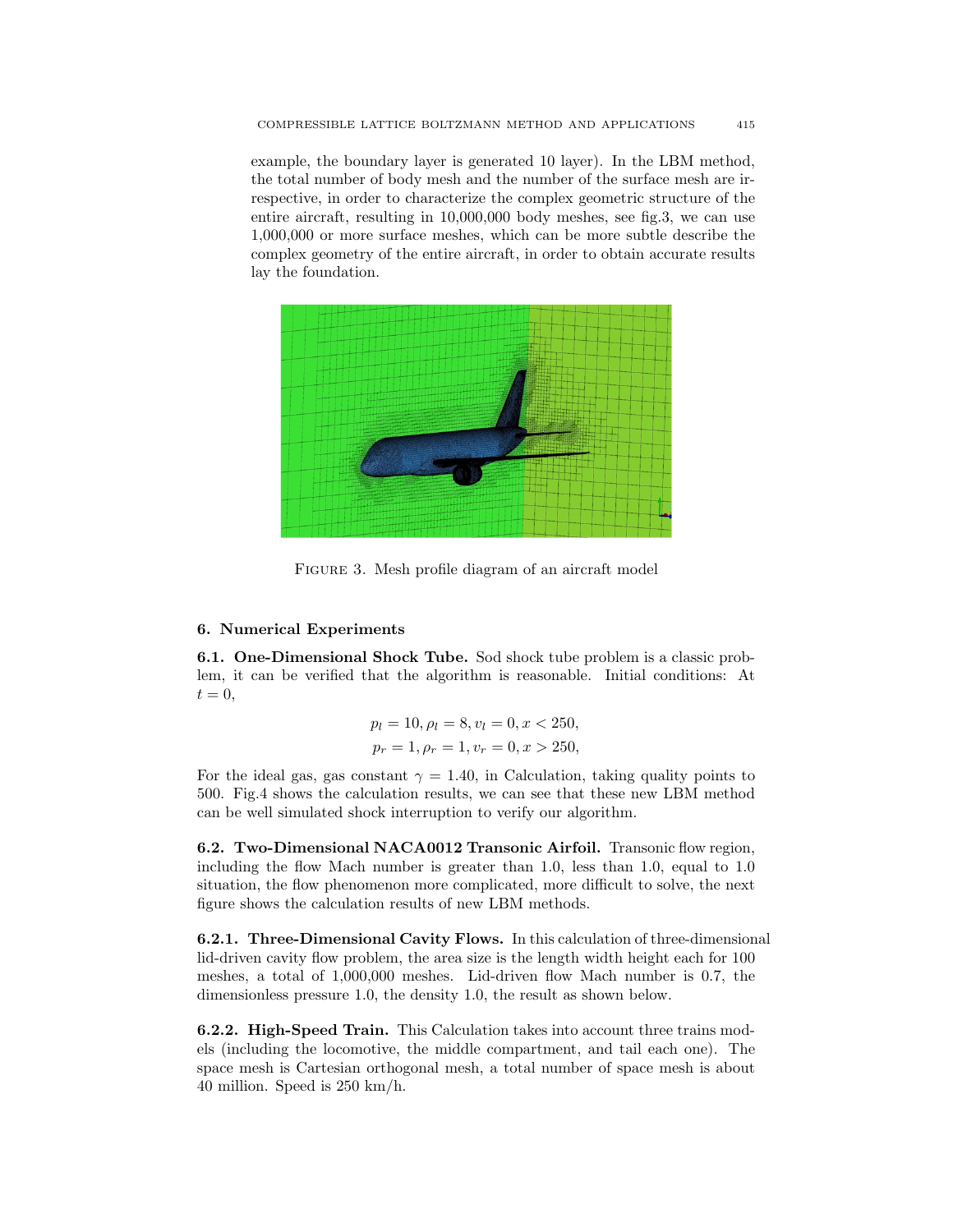416 B. HE, Y. CHEN, W. FENG, Q. LI, A. SONG, Y. WANG, M. ZHANG, AND W. ZHANG



Figure 4. The calculation results of Sod shock tube



Figure 5. The calculation results of NACA0012 transonic airfoil

## 7. Conclusion

Compressible LBM are studied and the applications to 2-D and 3-D flows are fulfilled. Large-scale 3-D transient Lattice Boltzmann code with the capabilities of handling multi-component flow, complex geometry and turbulence modeling will be studied in the future.

## References

- [1] Qian, Y.H., dHumieres, D., Lallemand, P.: Lattice BGK models for Navier-Stokes equation. Europhys. Lett. 17, 479 (1992)
- [2] Alexander, F.J., Chen, H., Doolen, G.D.: Lattice Boltzmann model for compressible fluids. Phys. Rev. A 46(4), 1967-1970 (1992)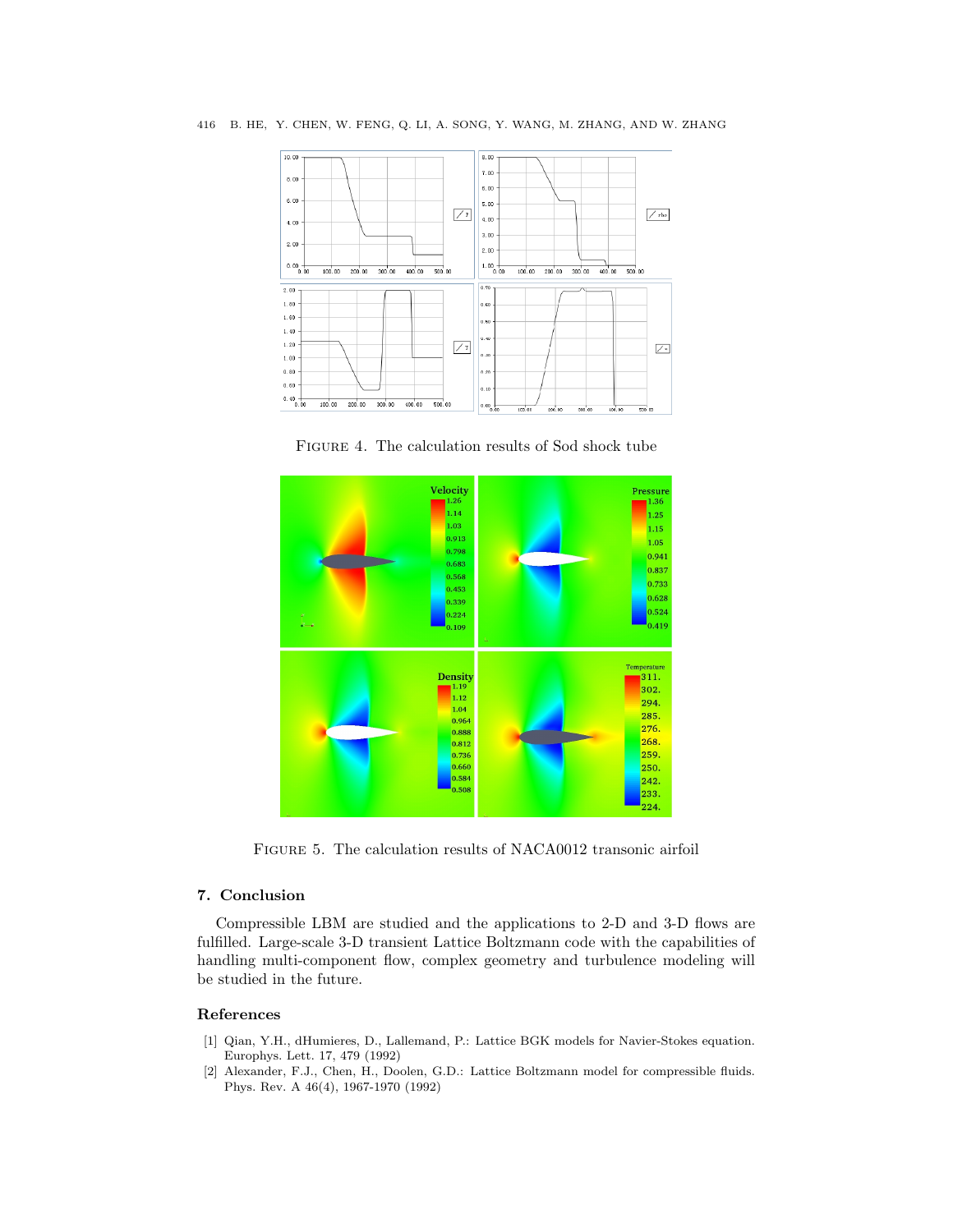![](_page_7_Figure_1.jpeg)

FIGURE 6. The calculation results of three-dimensional cavity flow

![](_page_7_Figure_3.jpeg)

FIGURE 7. The calculation results of high-speed train

- [3] Alexander, F., Chen, H., Chen, S., et al.: Lattice Boltzmann model for compressible fluids. Physical Review A 46(4), 1967-1970 (1992)
- [4] Yu, H., Zhao, K.: Lattice Boltzmann method for compressible flows with high Mach numbers. Physical Review E 61(4), 3867-3870 (2000)
- [5] Palmer, B., Rector, D.: Lattice Boltzmann algorithm for simulating thermal flow in compressible fluids. J. Comput. Phys. 161(1), 1-20 (2000) ref9
- [6] He, X., Chen, S., Doolen, G.D.: A Novel Thermal Model for the Lattice Boltzmann Method in Incompressible Limit. Journal of Computational Physics 146(1), 282-300 (1998)
- [7] Qu, K., Shu, C., Chew, Y.: Alternative method to construct equilibrium distribution functions in lattice-Boltzmann method simulation of inviscid compressible flows at high Mach number. Physical Review E 75(3), 36706-1 (2007)
- [8] Li, Q., He, Y., Wang, Y., et al.: Coupled double-distribution-function lattice Boltzmann method for the compressible Navier-Stokes equations. Physical Review E - Statistical, Nonlinear, and Soft Matter Physics 76(5), 056705-056735 (2007)
- [9] Sun, C., Hsu, A.: Multi-level lattice Boltzmann model on square lattice for compressible flows. Computers and Fluids 33(10), 1363-1385 (2004)
- [10] Yan, G., Zhang, J., Liu, Y., et al.: A multi-energy-level lattice Boltzmann model for the compressible Navier-Stokes equations. International Journal for Numerical Methods in Fluids 55(1), 41-56 (2007)
- [11] Shan, X., Yuan, X.F., Chen, H.: Kinetic theory representation of hydrodynamics: A way beyond the Navier-Stokes equation. Journal of Fluid Mechanics 550, 413-441 (2006)